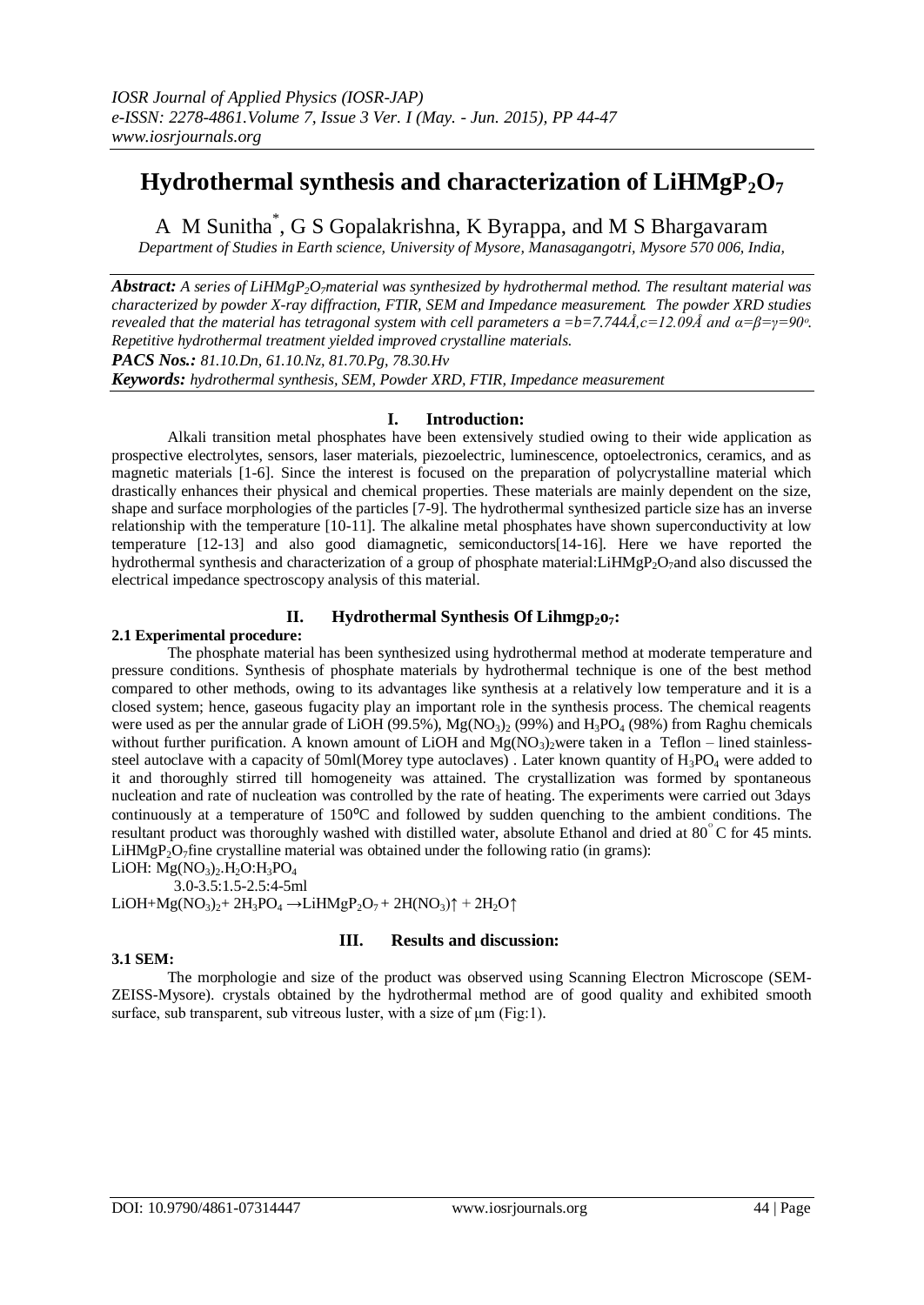*Hydrothermal synthesis and characterization of LiHMgP2O7*







**3.2. Powder XRD:**



Powder X-ray diffraction (XRD) measurements were recorded using RigakuMiniFlex 2 Diffractometer with Ni filtered CuK $\alpha$  radiation of wavelength 1.5406A $^{\circ}$  and a graphite monochromator. The specifications used for the recording were 30kVand 15mA.The product was scanned in the continuous mode in the 2theta range of 6-60 degree with scanning speed 5 degree\min.

The data analyzed using an XRD software MDI jade 5.0 represented a tetragonal system in octahedral form (tetragonal system  $\alpha = \beta = \gamma = 90^\circ$ , a=b=7.744Å and c=12.09Å).

## **3.3. Fourier Transformer Infrared Radiation (FT-IR):**

FTIR spectrum was measured by an Origin Jasco spectrometer with the KBr pellet technique ranging from 400-  $4000 \text{cm}^{-1}$ .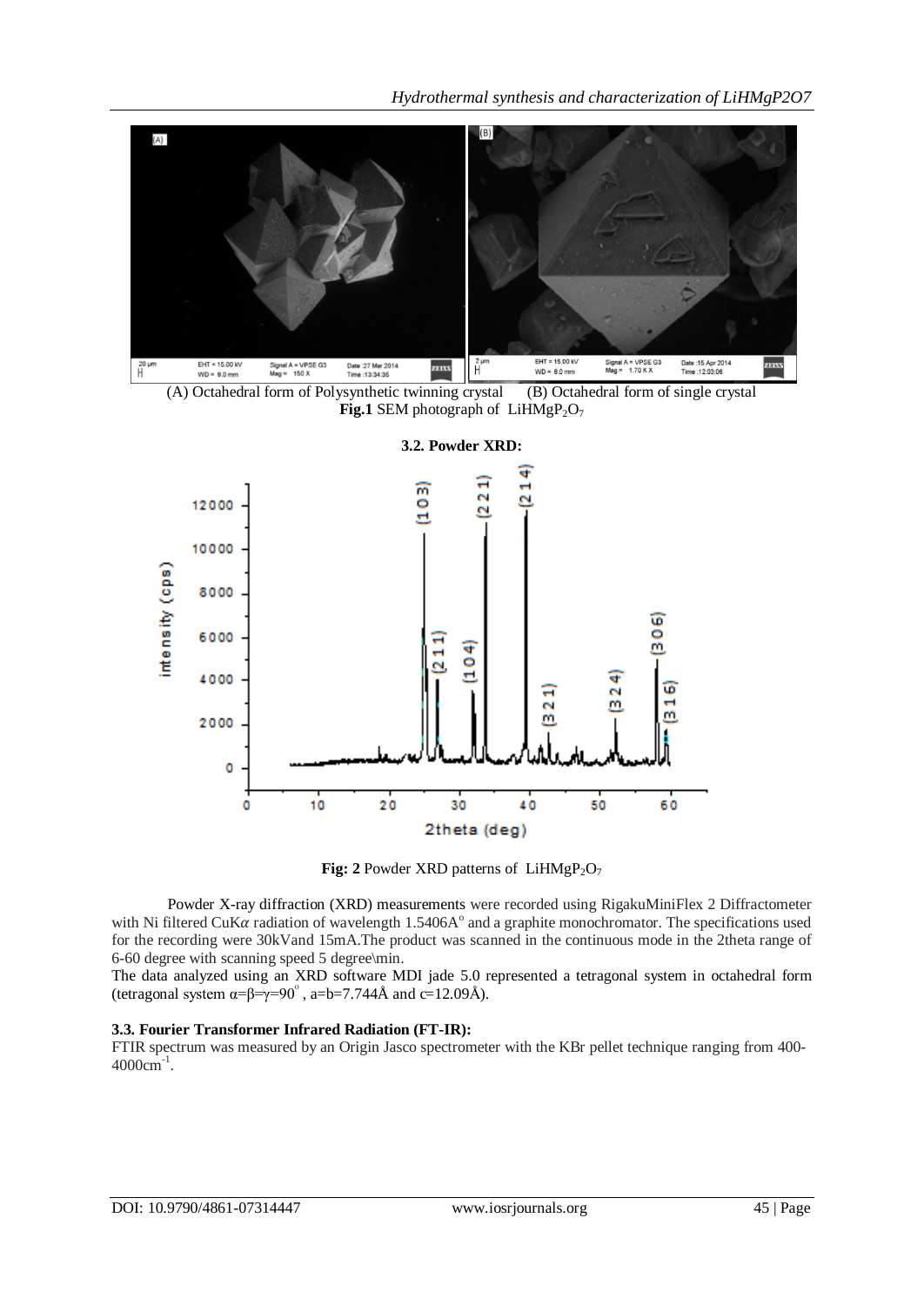

**Fig:**  $3$  FTIR spectra of LiHMgP<sub>2</sub>O<sub>7</sub> material

FTIR spectra exhibited a number of prominent broad and narrow multiple vibration bands especially in four frequency regions at  $\sqrt{1} = 3161$  cm<sup>-1</sup>,  $\sqrt{2} = 2375$ cm<sup>-1</sup>  $\sqrt{3} = 1647$ cm<sup>-1</sup> and  $\sqrt{4} = 1116 - 416$  cm<sup>-1</sup> as shown in figure. The vibrational band  $\sqrt{1}$  represent O-H molecules. The vibrational stretching of  $\sqrt{2}$  represent Mg-Oand  $\sqrt{3}$  represent Li-O-Li banding. The vibrational band  $\sqrt{4}$  represent P-O-P molecules. The multiplication and fineness in the vibrational bands of phosphates, especially in the lower frequency region were due to the complexity and polymerization of  $[PO_4]^3$  to  $[P_2O_5]$  tetrahedron [17, 20]. These were more prominent in the materials containing higher concentration of phosphorus ions.

### **3.4 Impedance measurement:**

Impedance spectroscopy has been measured using a IM6 ZAHNER electric in the frequency range of 1Hz to 1MHz, at room temperature. Pellet was prepared from the polycrystalline powder at a pressure of 7 kg/cm<sup>2</sup> pressed for 6 mints.using tungsten carbide dies, plungers, and a hydraulic press. The pellet was 1cm in diameter and 0.12cm in thickness. Impedance spectroscopy measurement has been carried out at room temperature in thefrequency range of 1Hz - 400 kHz using Zahner impedance analyzer (Model - IM6). Themeasured impedance data was analyzed using Zeeman 2.0 software and equivalent circuit was obtained along with various parameters as illustrated



**Fig:4** cole- cole plot and equivalent circuit